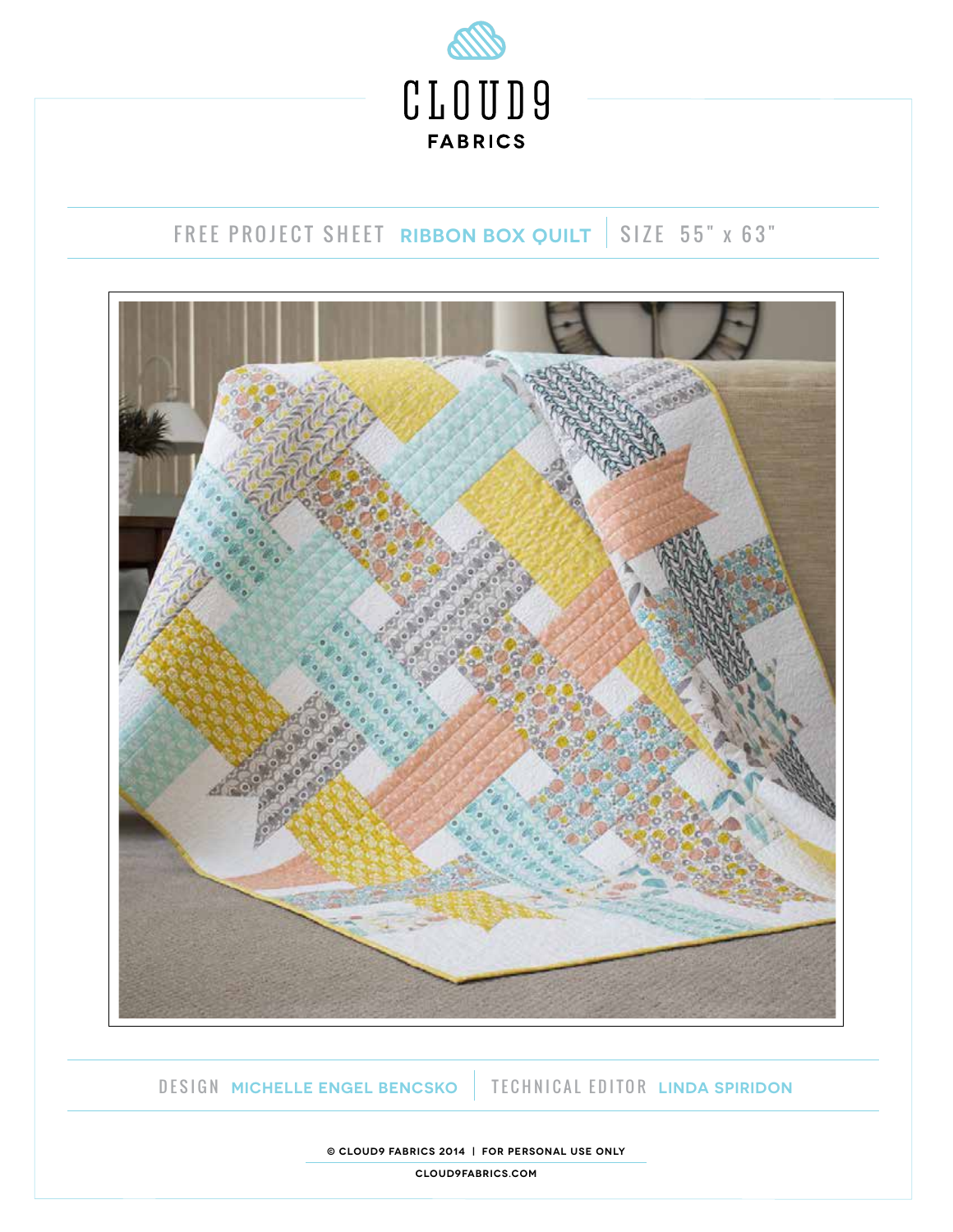# MATERIALS

# **RIBBON BOX QUILT** FEATURING **GREY ABBEY**

**RIBBONS** 1/3 yard each 12 prints {designated by the following codes in the directions} *note: to get consistent patterning across the ribbon, cut the pieces horizontally across fabric*.

#### **HORIZONTAL RIBBONS**

**AH** English Garden | Pearl **BH** Floral Whimsy | Egg Blue **CH** Gentle Vines | Coral **DH** Deco Floral | Grey **EH** Folky Daisy | Egg Blue **FH** Swaying Floral | Mustard

#### **VERTICAL RIBBONS**

**AV** Swaying Floral | Egg Blue **BV** English Garden | Grey **CV** Gentle Vines | Dandelion **DV** Floral Whimsy | Mustard **EV** Deco Floral | Spearmint

**FV** Folky Daisy | Mustard

**BACKGROUND** 1 ¼ yd white **BINDING** ½ yd (we used **CV**) **BACKING** 4 yds

# CUTTING DIRECTIONS

### **HORIZONTAL RIBBONS**

*From each***: AH, CH, DH, FH** 2- 5½" x 10½" 1- $5\%$ " x $8$ " 1- 5½" x 6½" 2- 3" squares

*From each:* **BH, EH** 2- 5½" x 10½" 1- 5½" x 14" 1- 5½" x 6½"

#### **WHITE BACKGROUND**

4- 6½" x 10½" 2- 5½" x 10½" 4- 5½" x 6½" 2- 5½" squares 10-  $3'' \times 10\frac{1}{2}$ 10- 3" x 6½" 25- 3" squares

#### **VERTICAL RIBBONS**

*From each:* **AV, FV** 1- 5½" x 10½" 3- 5½" squares 5- 5½" x 3" 2- 3" squares

*From each:* **BV, EV** 2- 5½" x 10½" 3- 5½" squares 5- 5½" x 3"

*From each:* **CV, DV** 1- 5½" x 10½" 4- 5½" squares 5- 5½" x 3" 2- 3" squares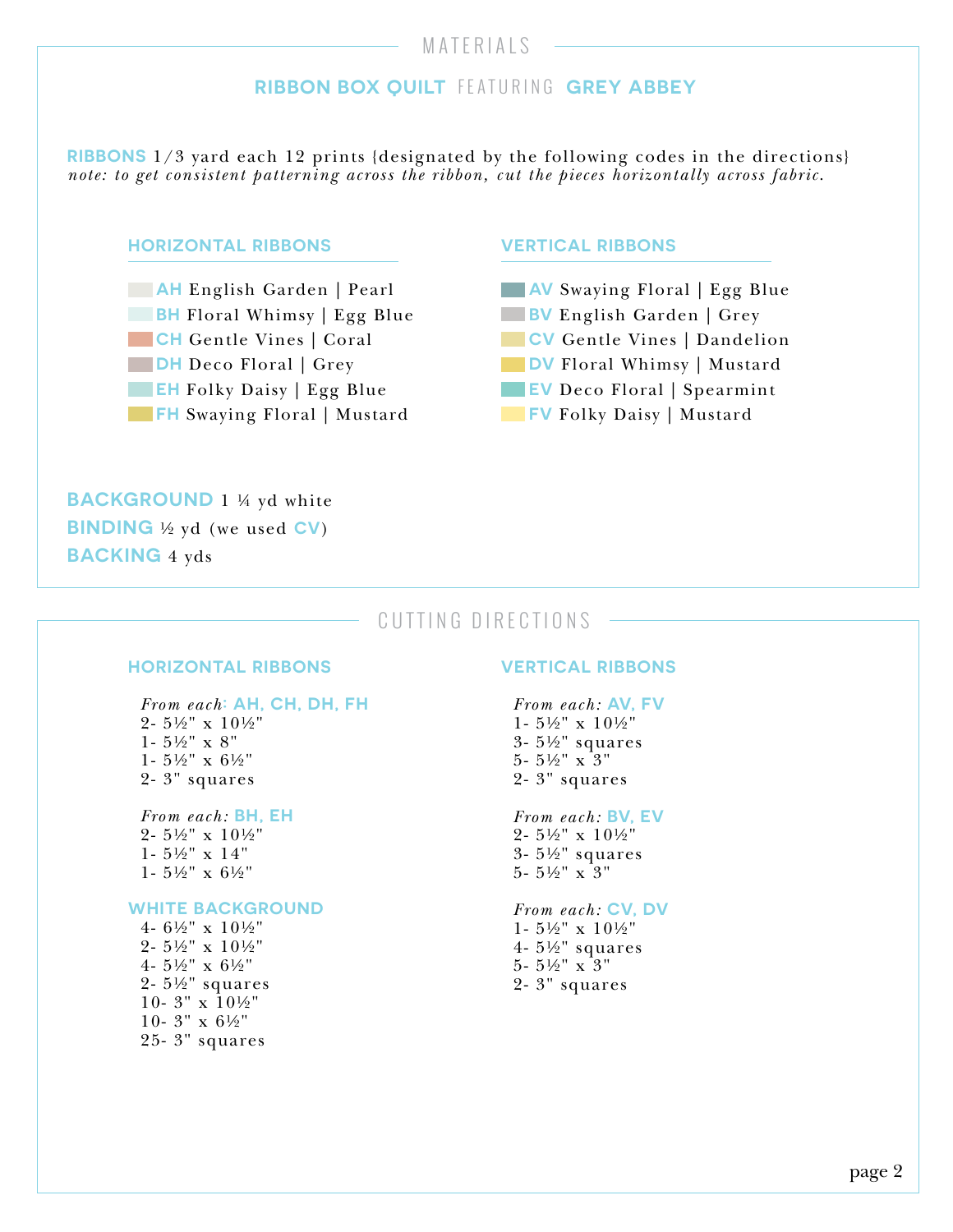*¼" seam allowance unless otherwise noted.*

## **MAKING THE RIBBON TAILS**

1. Mark a diagonal line on the wrong side of all 3" **PRINTED** squares.*{fig 1}*

2. Take 4 of the **WHITE** 5½" x 6½" pieces and the **AH, CH, DH, FH** 3" squares. Lay a 3" square right sides together to one corner of the 5½" end of **WHITE** piece and sew on the diagonal line. Trim excess. Press open towards print.*{fig 2a}*  Repeat with the 2nd square at the other corner of the 5½" end. Trim excess. Press open towards print.*{fig 2b}*

3. Repeat *step 2* with 2 **WHITE** 5½" x 10½" and **AV, FV** 3" squares.*{fig 3}*

4. Again, repeat step 2 using the 2 **WHITE** 5½" squares and **CV, DV** 3" squares.*{fig 4}*

5. Sew **CV, DV** ribbon tails to a matching fabric 5½" square.*{fig 5}*

# **ASSEMBLING THE QUILT**

6. Arrange fabric pieces according to quilt diagram working in rows across.

Row 1: begin with a **WHITE** 6½" x 10½", sew to the **AV** 5½" x 10½" piece, and sew to a **WHITE** 3" x 10½" piece. Continue following the **QUILT DIAGRAM** noting correct order and size of fabric - be mindful of direction of prints. Press to one direction.

Row 2: begin with **AH** ribbon ends to the **AH** 5½" x 8" piece. Continue following the diagram across the row. Press rows in atlernate directions from row to row.

Continue following the **QUILT DIAGRAM** until all 13 rows are complete.

Sew horizontal rows together and press in one direction.

Layer the backing, batting and quilt top. Baste, quilt and bind.